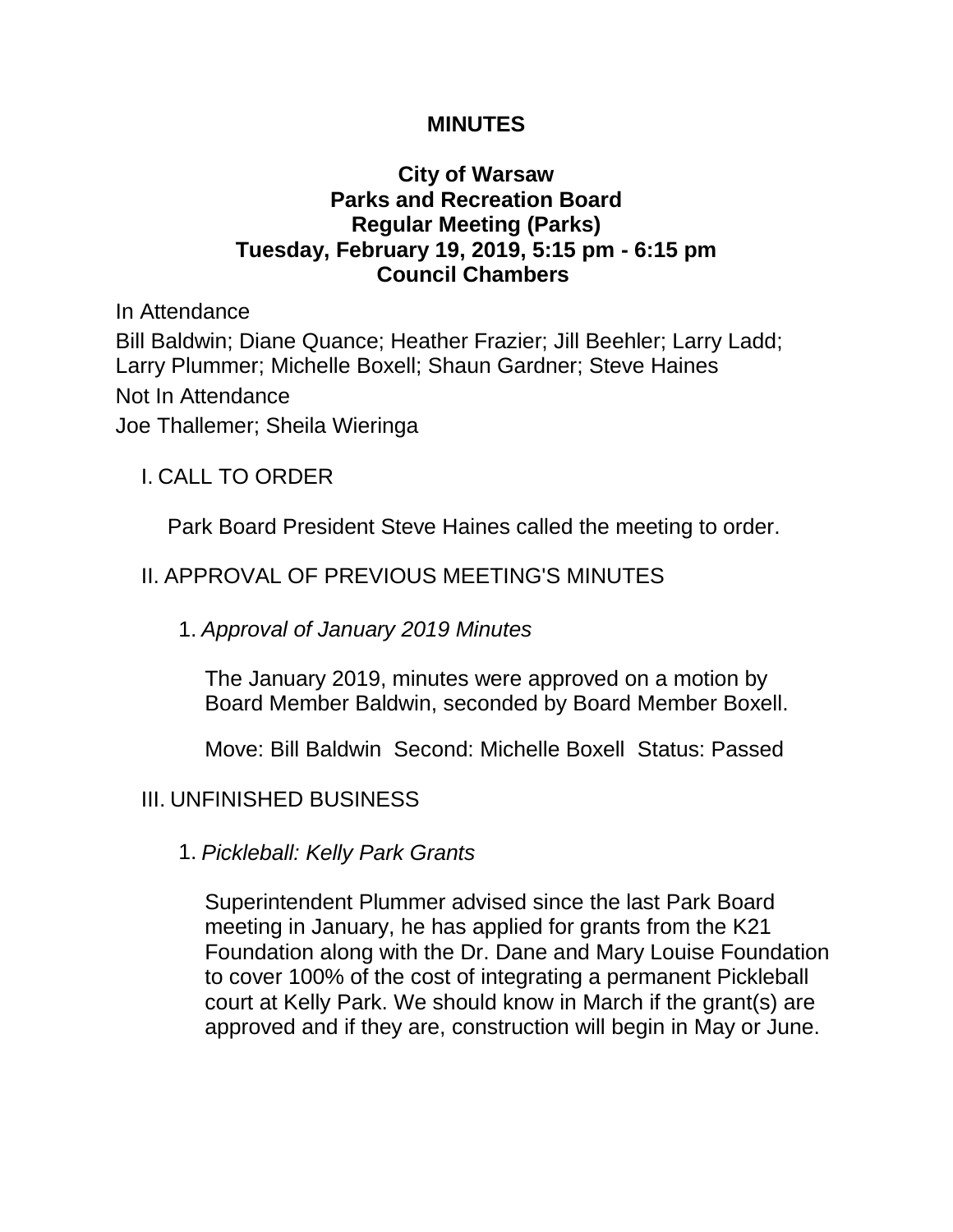# IV. NEW BUSINESS

#### 1. *Summer Lunch Program*

Superintendent Plummer stated that Stacie Light, Assistant Director of WCS Food & Nutrition Services, was unable to attend tonight's meeting due to rescheduled meetings. Stacie asked that Larry represent her in tonight's meeting. Stacie had provided a letter to Larry advising that she would like to continue with the free summer lunch program utilizing a shelter at Bixler Park. This would be a free program to those 18 years old and younger while adults can purchase a meal for an amount to be specified at a later date. This would be the 13th summer this event has been held.

Plummer informed the board that he recommends this program continues.

The free lunch program at Bixler Park was approved on a motion by Board Member Ladd, seconded by Board Member Beehler.

Move: Larry Ladd Second: Jill Beehler Status: Passed

2. *Year End Reports* 

Superintendent Plummer reviewed completed projects, collaborations, along with new equipment purchases, all which occurred in 2018. Please see attached documents for additional information and budget details.

#### 3. *Project Matrix*

Superintendent Plummer reviewed document which included projects and purchases wanting to complete in 2019.